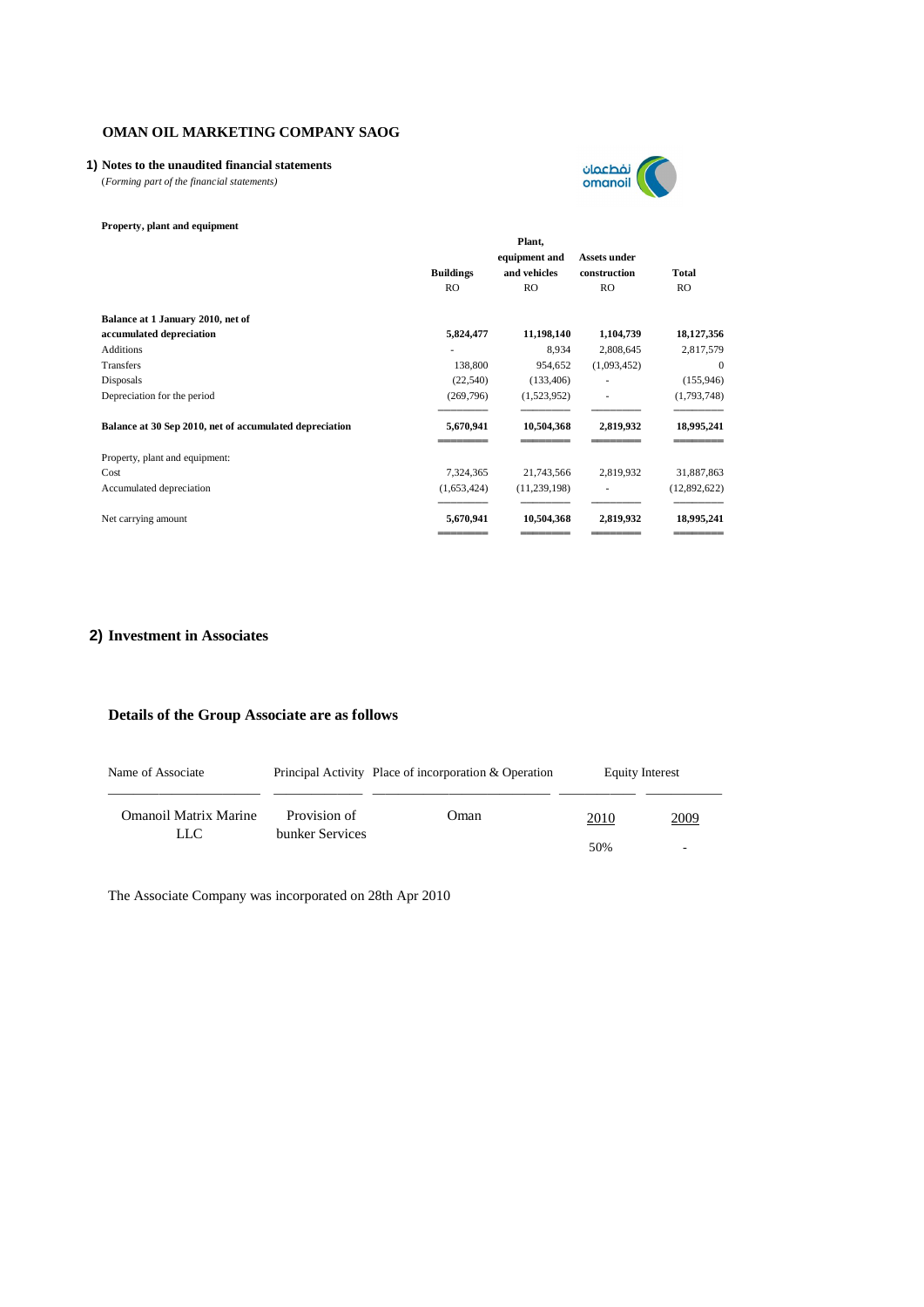**Notes to the unaudited financial statements**

(*Forming part of the financial statements)*



| 3) Inventories                         |                  |                  |                  |
|----------------------------------------|------------------|------------------|------------------|
|                                        | 30/09/2010<br>RO | 30/09/2009<br>RO | 31/12/2009<br>RO |
| Oil and lubricants                     | 2,980,882        | 4,166,338        | 5,428,926        |
| <b>Stores</b>                          | 7,497            | 7,497            | 7,497            |
| Provision for slow moving stock        | (80, 725)        | (27,500)         | (155,000)        |
|                                        | 2,907,654        | 4,146,335        | 5,281,423        |
| 4) Accounts receivable and prepayments |                  |                  |                  |
|                                        | 30/09/2010       | 30/09/2009       | 31/12/2009       |
|                                        | RO               | RO               | <b>RO</b>        |
| Trade receivables                      | 22,048,518       | 18,886,249       | 16,728,345       |
| Less : impairment provision            | (1, 119, 816)    | (995, 167)       | (839,907)        |
|                                        | 20,928,702       | 17,891,082       | 15,888,438       |
| Amounts due from related parties       | 394,717          | 551,020          | 438,959          |
| Other receivables                      | 344,440          | 487,897          | 530,736          |
| Prepaid expenses                       | 914,595          | 915,036          | 1,052,815        |
|                                        | 22,582,454       | 19,845,035       | 17,910,949       |
|                                        |                  |                  |                  |

### **Accounts receivable and prepayments**

Changes to the level of impairment provision for trade accounts receivable during the period are as follows

|                                    | 30/09/2010<br><b>RO</b> | 30/09/2009<br><b>RO</b> | 31/12/2009<br>RO. |
|------------------------------------|-------------------------|-------------------------|-------------------|
| Balance at 1 January               | 839,907                 | 822,668                 | 822,668           |
| Writeback/Provided during the year | 284,996                 | 177,412                 | 23,071            |
| Written off during the year - net  | (5,087)                 | (4,913)                 | (5,832)           |
| Balance at 30 Sep                  | 1,119,816               | 995,167                 | 839,907           |
|                                    |                         |                         |                   |

### **5) Number of Shares**

|                                                 | 30/09/2010<br>Number of shares | 30/09/2009<br>Number of shares | 31/12/2009<br>Number of shares |
|-------------------------------------------------|--------------------------------|--------------------------------|--------------------------------|
| 3,225,000 Multi-vote shares of RO 0.1 each      | 3,225,000                      | 3,225,000                      | 3,225,000                      |
| 61,275,000 Ordinary shares of RO 0.1 each       | 61,275,000                     | 61,275,000                     | 61,275,000                     |
|                                                 | 64,500,000                     | 64,500,000                     | 64,500,000                     |
|                                                 | 30/09/2010<br>Number of shares | 30/09/2009<br>Number of shares | 31/12/2009<br>Number of shares |
| At 31 December 2009 the Company had             |                                |                                |                                |
| Oman Oil Company SAOC - Multi-vote shares       | 3,225,000                      | 3,225,000                      | 3,225,000                      |
| - Ordinary shares                               | 28,380,000                     | 28,380,000                     | 28,380,000                     |
| Included in the Company's operating revenue and |                                |                                |                                |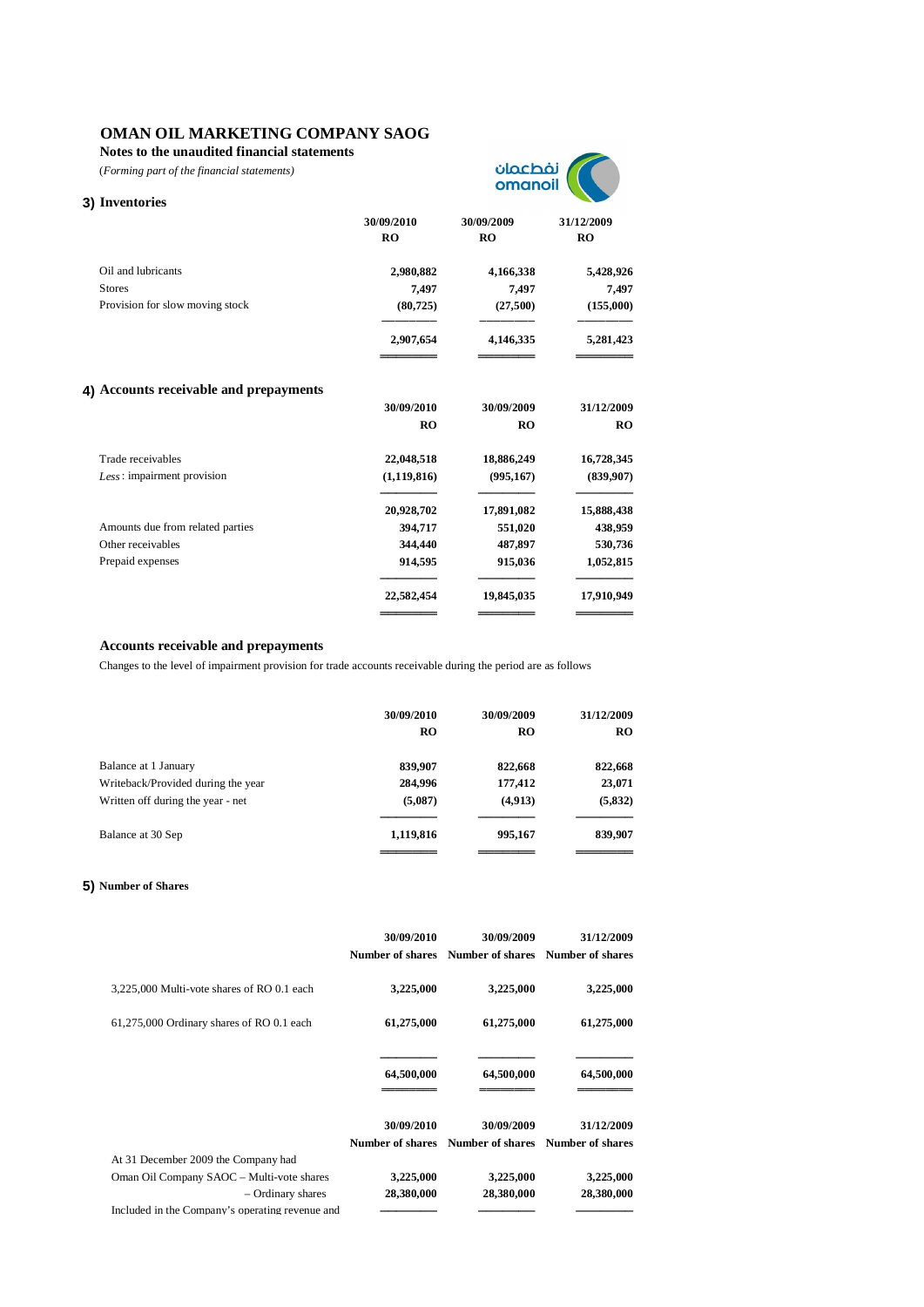**Notes to the unaudited financial statements**

(*Forming part of the financial statements)*

## **6) Employee's end of service benefits**



**30/09/2010 30/09/2009 31/12/2009 RO RO RO**

Movements in the liability recognised in the balance sheet are as follows:

| Accrual as at 1 January                   | 178.265  | 210,839  | 210,839   |
|-------------------------------------------|----------|----------|-----------|
| Accrued during the year                   | 36,083   | 18,068   | 22,238    |
| End of service benefits paid / adjustment | (19.589) | (54.811) | (54, 812) |
| Accrual as at 30 Sep                      | 194.759  | 174,096  | 178,265   |
|                                           |          |          |           |

### **7) Accounts payable and accruals**

|                                                                | 30/09/2010 | 30/09/2009 | 31/12/2009 |
|----------------------------------------------------------------|------------|------------|------------|
|                                                                | RO         | RO         | <b>RO</b>  |
| Trade accounts payable                                         | 16,079,718 | 13,025,303 | 14,739,155 |
| Accrued expenses                                               | 5,893,207  | 2,725,850  | 3,542,777  |
| Directors' remuneration                                        | 60,750     | 56,025     | 74,700     |
| Other payables                                                 | 149,310    | 317,555    |            |
| Dividends payables                                             | $\bf{0}$   | 0          |            |
|                                                                | 22,182,985 | 16,124,733 | 18,356,632 |
| 8) Income tax                                                  |            |            |            |
|                                                                | 30/09/2010 | 30/09/2009 | 31/12/2009 |
|                                                                | RO         | RO         | <b>RO</b>  |
| Current liability:                                             |            |            |            |
| Current year                                                   | 666,490    | 510,280    | 785,777    |
| Prior years                                                    | 88,246     | 78,160     | 44,383     |
|                                                                | 754,736    | 588,440    | 830,160    |
| Income statement:                                              |            |            |            |
| Current year                                                   | 666,490    | 510,280    | 785,777    |
| Reversal of excess tax provision relating to earlier years     | $\bf{0}$   | $\bf{0}$   | (33, 777)  |
| Deferred tax asset relating to the origination and reversal of | $\bf{0}$   |            |            |
| temporary differences                                          | $\bf{0}$   | $\bf{0}$   | (13,769)   |
|                                                                | 666,490    | 510,280    | 738,231    |
| Deferred tax liability/Asset:                                  |            |            |            |
| At 1 January                                                   | 4,331      | (9, 438)   | (9, 438)   |
| Movement for the period                                        | $\bf{0}$   | 0          | 13,769     |
| At 30 Sep                                                      | 4,331      | (9, 438)   | 4,331      |
|                                                                |            |            |            |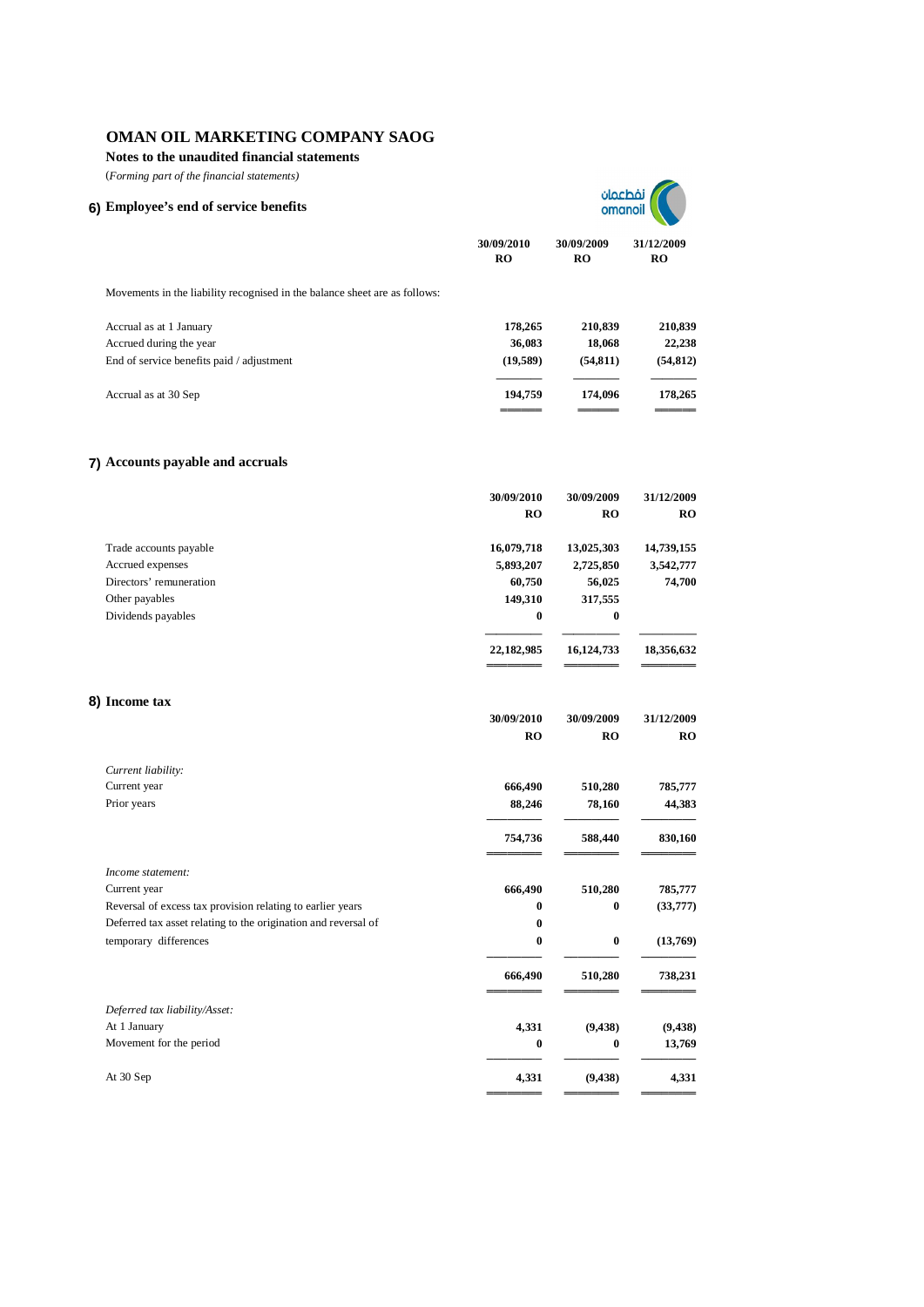**Notes to the unaudited financial statements**

(*Forming part of the financial statements)*



| 9) Environmental provision                                          |               |             |               |
|---------------------------------------------------------------------|---------------|-------------|---------------|
|                                                                     | 30/09/2010    | 30/09/2009  | 31/12/2009    |
|                                                                     | <b>RO</b>     | <b>RO</b>   | <b>RO</b>     |
| Balance as at 1 January                                             | 480,807       | 526,372     | 526,372       |
| Provided during the period                                          | 19,895        | 3,050       | 12,200        |
| Utilised                                                            | (21,695)      | (48, 615)   | (57,765)      |
| Balance as at 30 Sep                                                | 479,007       | 480,807     | 480,807       |
| 10) Employee costs                                                  |               |             |               |
|                                                                     | 30/09/2010    | 30/09/2009  | 31/12/2009    |
|                                                                     | RO            | <b>RO</b>   | <b>RO</b>     |
| Wages and salaries                                                  | (1, 117, 861) | (1,009,420) | (1,359,671)   |
| Other benefits                                                      | (1,352,081)   | (1,085,705) | (1, 425, 594) |
| Contributions to a defined contribution retirement plan             | (81, 478)     | (76,308)    | (102, 892)    |
| Increase in liability for unfunded defined benefits retirement plan | (36,083)      | (18,068)    | (22, 238)     |
|                                                                     | (2,587,503)   | (2,189,501) | (2,910,394)   |
| 11) Net finance (charges) income                                    |               |             |               |
|                                                                     | 30/09/2010    | 30/09/2009  | 31/12/2009    |
|                                                                     | <b>RO</b>     | <b>RO</b>   | <b>RO</b>     |
| Interest expense                                                    | (49,709)      | (98, 608)   | (122, 548)    |
| Interest income                                                     | 106,815       | 16,964      | 38,645        |
| Net finance (charges) income                                        | 57,106        | (81, 644)   | (83,904)      |
| 12) Weighted average earnings per share                             |               |             |               |
|                                                                     | 30/09/2010    | 30/09/2009  | 31/12/2009    |
|                                                                     | <b>RO</b>     | RO          | <b>RO</b>     |
| Net profit for the year after deducting Directors' remuneration     | 4,887,593     | 3,742,057   | 5,360,084     |
| Weighted average number of shares outstanding during the period     | 64,500,000    | 64,500,000  | 64,500,000    |
| Weighted average earnings per share                                 | 0.076         | 0.058       | 0.083         |